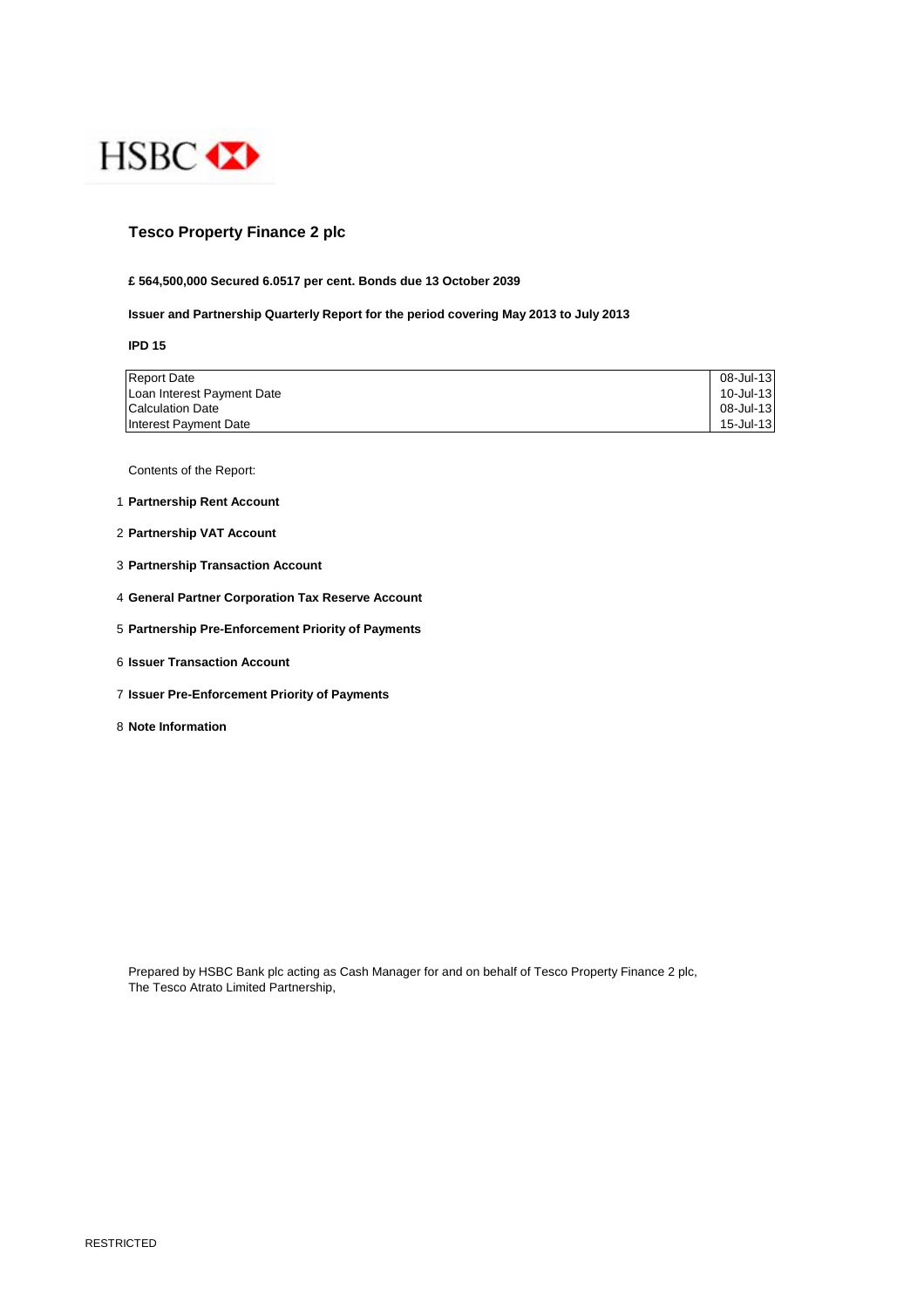## **1. Partnership Rent Account 69796072**

|             | Opening Balance                    | $0.04$ Cr           |
|-------------|------------------------------------|---------------------|
| <b>DATE</b> | <b>ENTRY DETAILS</b>               | CR/DR<br>AMOUNT (£) |
| 23-Sep-09   | Initial Deposit on Closing Date    | 5,000.00 Cr         |
| 20-Jun-13   | Rent                               | 8,414,913.00 Cr     |
| 10-Jul-13   | To Partnership Transaction Account | 8,414,913.00 Dr     |
|             | <b>Closing Balance</b>             | 5,000.04 Cr         |

# **2. Partnership VAT Account 69796099**

|                        | Opening Balance                          | 1,841,624.66 Cr                    |
|------------------------|------------------------------------------|------------------------------------|
| <b>DATE</b>            | <b>ENTRY DETAILS</b>                     | CR/DR<br>AMOUNT (£)                |
| 29-Apr-13<br>19-Jun-13 | <b>VAT Payment</b><br><b>VAT Funding</b> | 1,676,572.00 Dr<br>1,682,982.60 Cr |
|                        | <b>Closing Balance</b>                   | 1,848,035.26 Cr                    |

## **3. Partnership Transaction Account 69796080**

| 11-Apr-13   | <b>Opening Balance</b>   | 91,781.14 Cr        |
|-------------|--------------------------|---------------------|
| <b>DATE</b> | <b>ENTRY DETAILS</b>     | AMOUNT (£)<br>CR/DR |
|             |                          |                     |
| 08-Jul-13   | <b>Credit Interest</b>   | 693.50 Cr           |
| 08-Jul-13   | <b>Credit Interest</b>   | 34.82 Cr            |
| 08-Jul-13   | <b>Credit Interest</b>   | 330.91 Cr           |
| 10-Jul-13   | Transfer from Rent       | 8,414,913.00 Cr     |
| 10-Jul-13   | <b>Trustee Fee</b>       | 1,500.00 Dr         |
| 10-Jul-13   | Ongoing Fee              | 46,694.80 Dr        |
| 10-Jul-13   | Expenses                 | 33,620.60 Dr        |
| 10-Jul-13   | Partnership Swap payment | 1,993,272.34 Cr     |
| 10-Jul-13   | <b>Partnership Debt</b>  | 10,258,558.64 Dr    |
| 10-Jul-13   | Property Advisor Fee     | $0.00$ Dr           |
| 10-Jul-13   | Transfer to General      | $0.00$ Dr           |
|             | <b>Closing Balance</b>   | 160,651.67 Cr       |

## **4. General Partner Corporation Tax Reserve Account 69796115**

|             | Opening Balance        | $0.00$ Cr           |
|-------------|------------------------|---------------------|
| <b>DATE</b> | <b>ENTRY DETAILS</b>   | CR/DR<br>AMOUNT (£) |
|             |                        |                     |
|             |                        |                     |
|             |                        |                     |
|             | <b>Closing Balance</b> | $0.00C$ r           |
|             |                        |                     |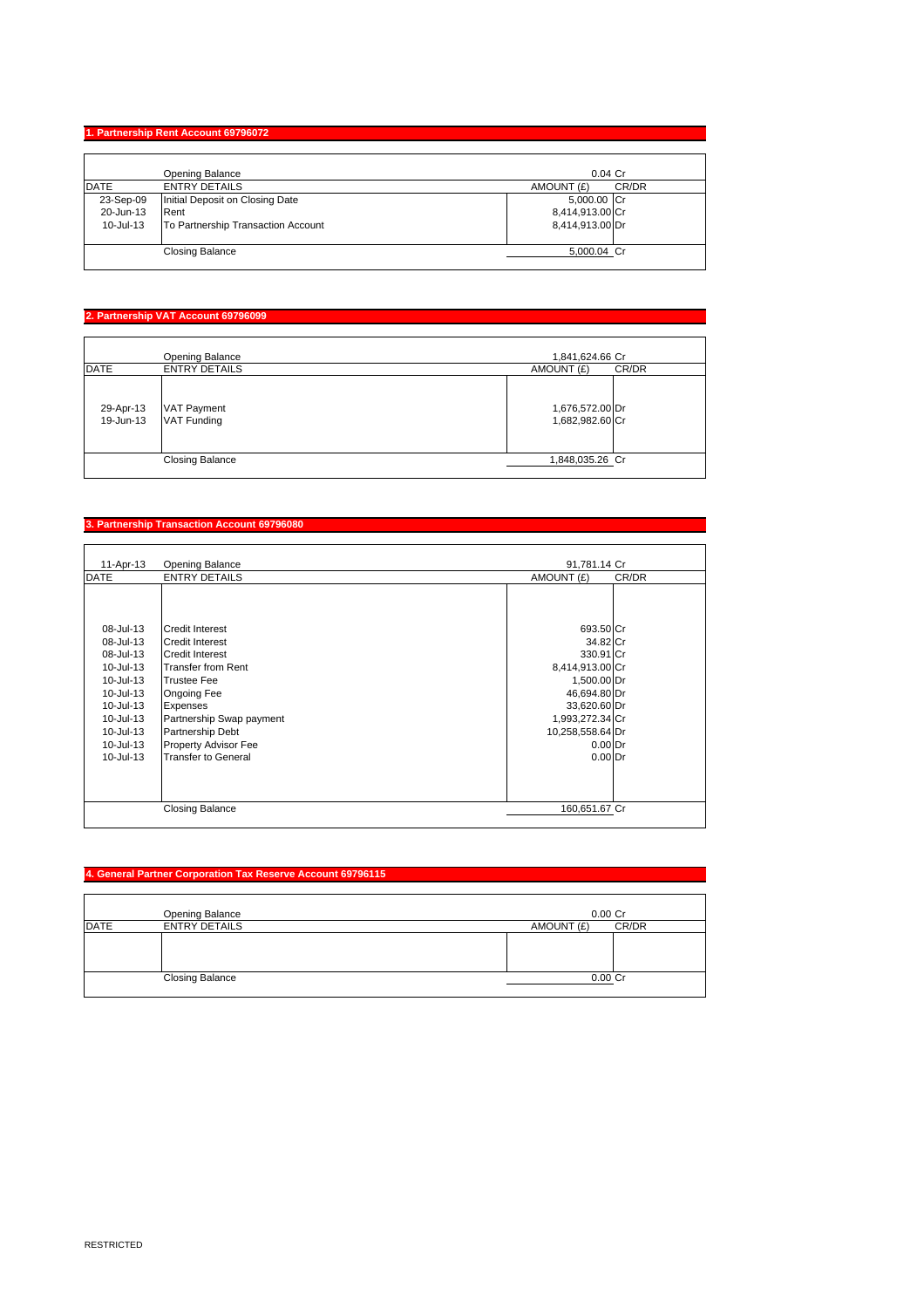|           | 5. Partnership Pre-Enforcement Priority of Payments                                                                            |                          |                       |
|-----------|--------------------------------------------------------------------------------------------------------------------------------|--------------------------|-----------------------|
|           |                                                                                                                                | <b>Funds Paid Out of</b> | <b>Funds Received</b> |
| Date      |                                                                                                                                | account (£)              | into account $(E)$    |
| 10-Jul-13 |                                                                                                                                |                          |                       |
|           | <b>Partnership Available Funds</b>                                                                                             |                          |                       |
|           |                                                                                                                                |                          |                       |
|           | a Rental Income                                                                                                                |                          | 8,414,913.00          |
|           | b Funds from Issuer under Partnership Swaps                                                                                    |                          | 10,258,582.98         |
|           | c From Partnership VAT Account                                                                                                 |                          |                       |
|           | d From Partnership Disposal Proceeds Account                                                                                   |                          |                       |
|           | e From Partnership Insurance Proceeds Account                                                                                  |                          |                       |
|           | f Interest received by the Partnership Accounts and Rent Account                                                               |                          |                       |
|           | g Eligible Investment Earnings by Partnership                                                                                  |                          |                       |
|           | h Advance under Committed Subordinated Loan Agreement                                                                          |                          |                       |
|           | Net proceeds of a CPO Disposal or a Mortgage Property                                                                          |                          |                       |
|           | Net proceeds of a disposal of a Mortgage Property<br>k Any other sums standing to the credit of the Partnership Transaction Ac |                          | 92,840.37             |
|           |                                                                                                                                |                          |                       |
|           | Partnership Pre-Enforcement Priority of Payments                                                                               |                          |                       |
|           |                                                                                                                                |                          |                       |
|           | a Partnership Security Trustee Fees                                                                                            | 1,500.00                 |                       |
|           | b Issuer Security Trustee Fee, Bond Trustee, operating expenses of the Issuer                                                  |                          |                       |
|           | (Ongoing Partnership Facility Fee)                                                                                             | 40,944.80                |                       |
|           | c Partnership Operating Expenses excluding GP UK Tax                                                                           | 9,000.00                 |                       |
|           | d Partnership Operator Fee<br>d Property Advisor Fee (Annual 25 K Jan)                                                         | 20,120.60                |                       |
|           | d Nominees Corporate Services Provider Fee                                                                                     | 3,000.00                 |                       |
|           | d Nominees Holdco Corporate Services Provider Fee                                                                              | 1,500.00                 |                       |
|           | d Nominees Side Letter payments                                                                                                |                          |                       |
|           | d Nominees Holdco Side Letter payments                                                                                         |                          |                       |
|           | d Account Bank Fee                                                                                                             |                          |                       |
|           | d Cash Manager Fee                                                                                                             |                          |                       |
|           |                                                                                                                                |                          |                       |
|           | d Issuer Account Bank, PPA CM, CSP Fee (Ongoing Partnership Facility Fee)                                                      | 5,000.00                 |                       |
|           | d Headlease payment                                                                                                            |                          |                       |
|           | e Partnership Expenses Ledger payment                                                                                          | 6,250.00                 |                       |
|           | f Partnership Debt Interest                                                                                                    | 8,170,103.64             |                       |
|           | f Partnership Swap payment                                                                                                     | 8,265,310.64             |                       |
|           | g Partnership Debt Principal                                                                                                   | 2,088,455.00             |                       |
|           | Issuer Partnership Swap Termination Amount (Ongoing Partnership Facility                                                       |                          |                       |
|           | h Fee)                                                                                                                         | 750.00                   |                       |
|           | Partnership Swap Termination Amount                                                                                            |                          |                       |
|           | Property Pool Manager Fee (reserved amount)                                                                                    | 150,000.00               |                       |
|           | k Partnership Expenses Ledger payment                                                                                          | 4,401.67                 |                       |
|           | Alteration Adjustment Rent                                                                                                     |                          |                       |
|           | m Committed Subordinated Loan payment                                                                                          |                          |                       |
|           | n Partnership Distribution Account                                                                                             |                          |                       |
|           | Totals                                                                                                                         | 18,766,336.35            | 18,766,336.35         |

| Expense Reserve Ledger - Max GBP 500,000.00 |                   |              |
|---------------------------------------------|-------------------|--------------|
|                                             | Date<br>10-Jul-13 | 10,651.67 Cr |
|                                             | Balance           | 10.651.67    |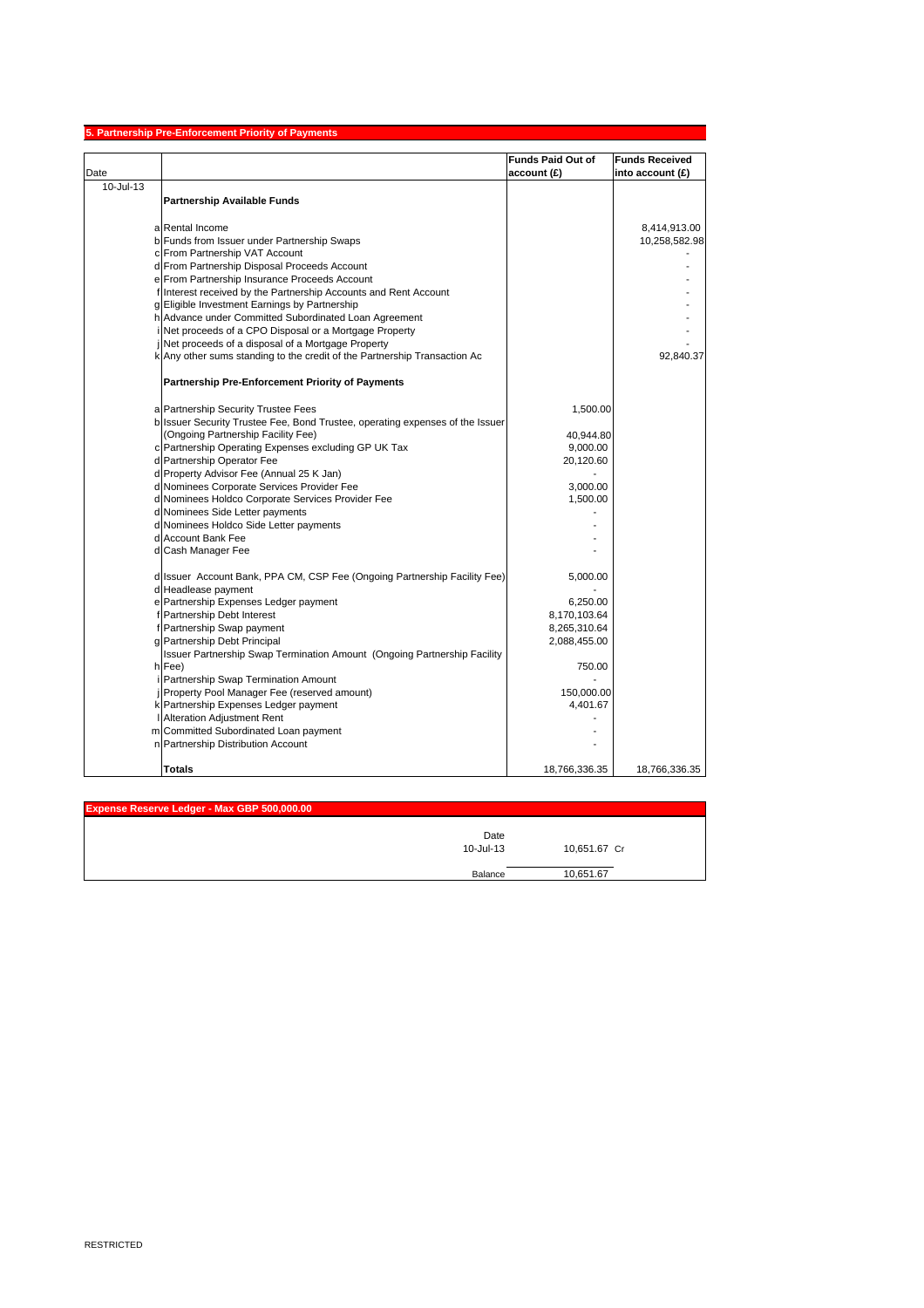### **6. Issuer Transaction Account 69796123**

| AMOUNT (£) |                                                                                                                                                                                           |
|------------|-------------------------------------------------------------------------------------------------------------------------------------------------------------------------------------------|
|            | CR/DR                                                                                                                                                                                     |
|            |                                                                                                                                                                                           |
|            |                                                                                                                                                                                           |
|            | 219.18 Cr<br>9.08 Cr<br>7.71 Cr<br>1,993,272.34 Cr<br>10,258,558.64 Cr<br>1,993,272.34 Dr<br>45,944.80 Cr<br>7,700.00 Dr<br>38,244.80 Dr<br>750.00 Cr<br>10,258,558.63 Dr<br>67,740.76 Cr |

## **7. Issuer Pre-Enforcement Priority of Payments**

| Date      |                                                        | <b>Funds Paid Out of</b><br>account(f) | <b>Funds Received</b><br>into account (£) |
|-----------|--------------------------------------------------------|----------------------------------------|-------------------------------------------|
| 15-Jul-13 |                                                        |                                        |                                           |
|           | <b>Issuer Available Funds</b>                          |                                        |                                           |
|           | a Funds due to Issuer under Partnership Swap Agreement |                                        | 8,265,310.64                              |
|           | b Amounts due to Issuer in respect of Partnership Loan |                                        | 10,305,253.44                             |
|           | c Any amount due to Issuer under Issuer Swap Agreement |                                        | 10,258,582.98                             |
|           | d Ineterest Received by Issuer on Transaction Account  |                                        | 0.00                                      |
|           | e Eigible Investment Earnings                          |                                        | 0.00                                      |
|           | <b>Issuer Pre-Enforcement Priority of Payments</b>     |                                        |                                           |
|           | a Bond Trustee Fee                                     | 1,200.00                               |                                           |
|           | a Issuer Security Trustee Fee                          | 1,500.00                               |                                           |
|           | <b>b</b> Issuer Operating Expenses                     | 38,244.80                              |                                           |
|           | c Issuer/Issuer Holdco Corporate Services Provider Fee | 0.00                                   |                                           |
|           | c Paying Agent Fee                                     | 500.00                                 |                                           |
|           | c Account Bank Fee                                     | 750.00                                 |                                           |
|           | c Cash Manager Fee                                     | 3,750.00                               |                                           |
|           | d Bond Interest                                        | 8,170,103.63                           |                                           |
|           | d Bond Principal<br>d Issuer Swap Provider             | 2,088,455.00                           |                                           |
|           | d Partnership Swap payment                             | 8,265,310.64<br>10,258,582.98          |                                           |
|           | e Issuer Profit                                        | 750.00                                 |                                           |
|           | f Swap Subordinated Amounts                            | 0.00                                   |                                           |
|           | g Issuer Partnership Swap Termination Amount           | 0.00                                   |                                           |
|           | h Issuer Transaction Account                           | 0.00                                   |                                           |
|           | <b>Totals</b>                                          | 28,829,147.05                          | 28,829,147.06                             |